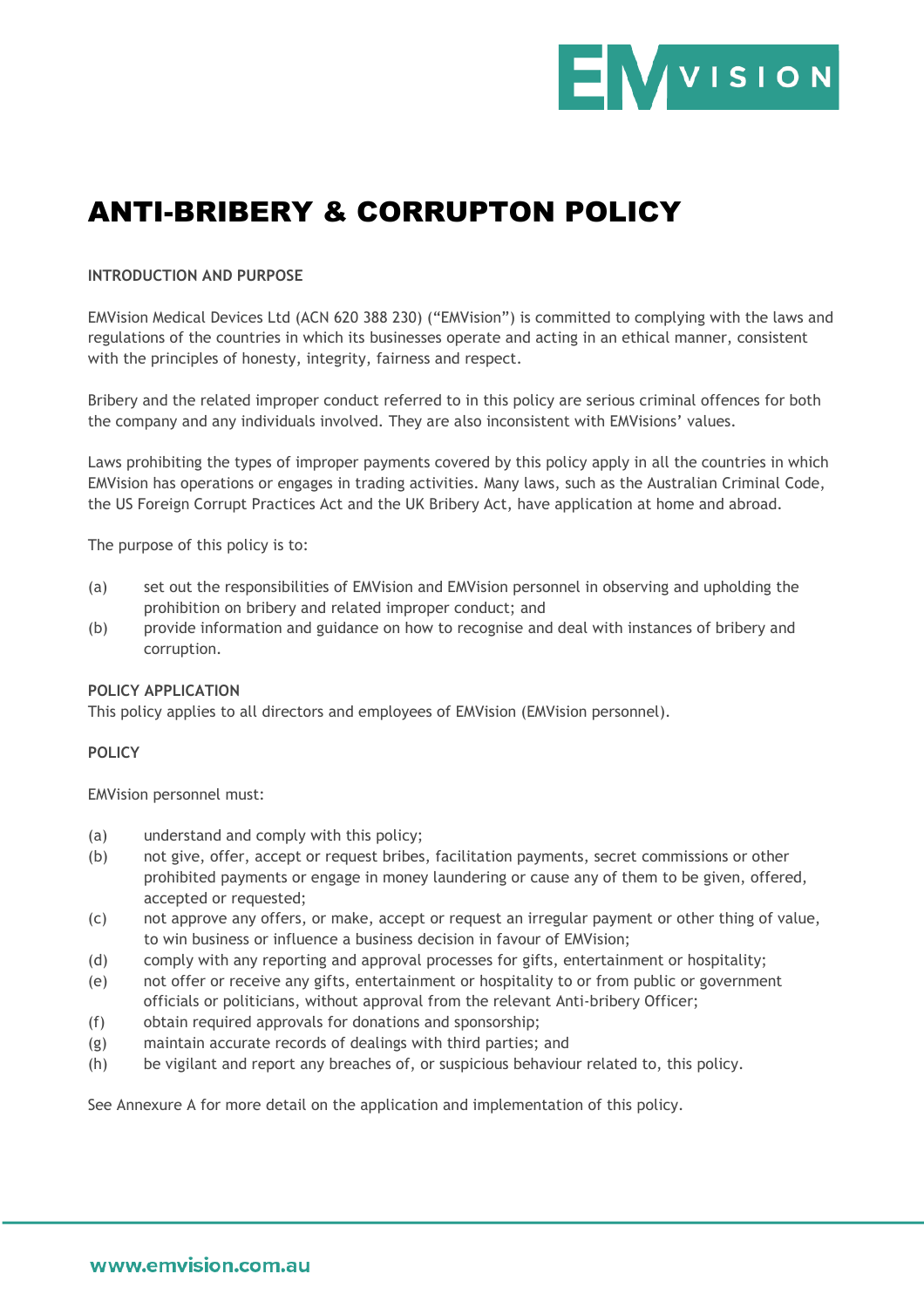## **EMVISION ANTI-BRIBERY OFFICER**

The EMVision anti-bribery officer contact details are as below:

| <b>EMVision Company Secretary</b> | Phone: +61 417 800 529        |
|-----------------------------------|-------------------------------|
| Emma Waldon                       | Email: ewaldon@emision.com.au |

## **POLICY AMENDMENT**

This policy cannot be amended without approval from the EMVision Board.

## **LAST AMENDED**

November 2019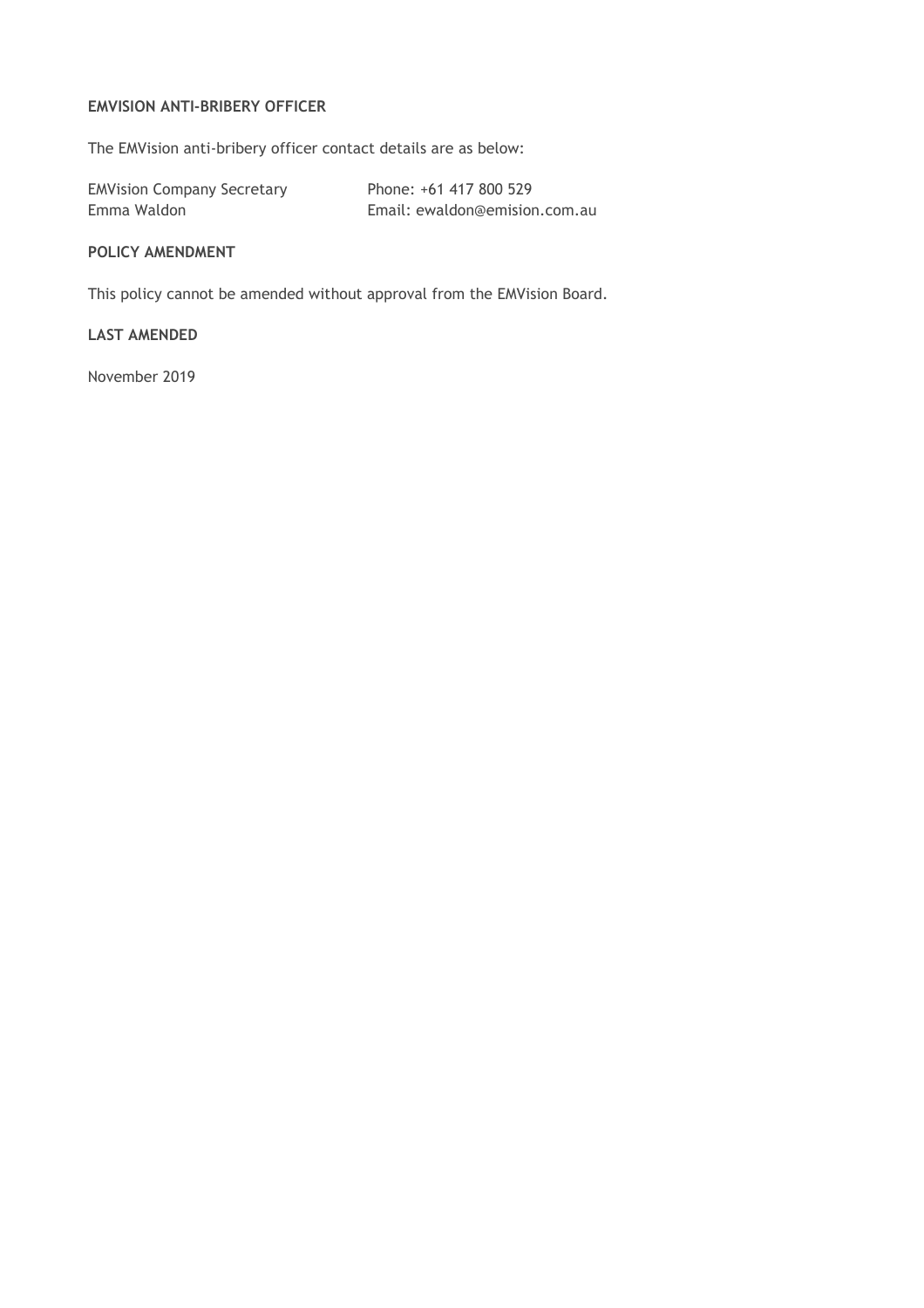## **Annexure A – Further details on the application and implementation of this policy**

- 1. Bribery
- (a) Bribery is the act of offering, promising, giving or accepting a benefit with the intention of influencing a person who is otherwise expected to act in good faith or in an impartial manner, to do or omit to do anything in the performance of their role or function, in order to provide EMVision with business or a business advantage that is not legitimately due. The relevant laws apply to bribery of public officials as well as bribery in respect of any commercial transaction in the private sector. Merely offering a bribe will usually be sufficient for an offence to be committed.
- (b) Bribery can take many forms. The benefit that is offered, given or accepted may be monetary or non-monetary. For instance, it may involve non-cash gifts, political or charitable contributions, loans, reciprocal favours, business or employment opportunities or lavish corporate hospitality.
- (c) Bribery may be indirect, for example where:
	- a person procures an intermediary or an agent to make an offer which constitutes a bribe to another person; or
	- an offer which constitutes a bribe is made to an associate of a person who is sought to be influenced.
- (d) Examples of "red flags" indicative of bribery or corruption are set out in Annexure B.
- (e) EMVision personnel must not give, offer, promise, accept or request a bribe and must not cause a bribe to be given, offered, promised or accepted by another person. Under no circumstances will EMVision approve of any offers, or make, request or receive an irregular payment or other thing of value, to win business or influence a business decision in EMVisions' favour.
- 2. Facilitation payments, secret commissions and money laundering
- (a) Facilitation payments are typically minor, unofficial payments made to secure or expedite a routine government action by a government official or employee.
- (b) Secret commissions typically arise where a person or entity (such as an employee of EMVision) offers or gives a commission to an agent or representative of another person (such as a customer of EMVision) that is not disclosed by that agent or representative to their principal. Such a payment is made as an inducement to influence the conduct of the principal's business.
- (c) Money laundering is the process by which a person or entity conceals the existence of an illegal source of income and then disguises that income to make it appear legitimate.
- (d) The making of facilitation payments, secret commissions and money laundering by EMVision personnel or EMVision are also prohibited.
- 3. Gifts, entertainment and hospitality
- (a) EMVision recognises that accepting or offering gifts, entertainment or hospitality of moderate value is customary and in accordance with local business practice.
- (b) The practice of accepting or offering gifts, entertainment or hospitality varies between countries, regions and industries. What may be normal and acceptable in one may not be in another. It is a matter to be approached conservatively and prudently by EMVision personnel and each EMVision Group company.
- (c) EMVision prohibits the offering or acceptance of gifts, entertainment or hospitality in circumstances which could be considered to give rise to undue influence.
- (d) The Managing Director/Chief Executive Officer may set a financial limit on gifts, entertainment or hospitality that may be accepted or offered, or may ban the offering or acceptance of any gifts, entertainment or hospitality entirely. Where the offering or acceptance of gifts, entertainment or hospitality is permitted, the Managing Director/Chief Executive Officer will set the threshold above which gifts, entertainment or hospitality must be recorded in the relevant gifts, entertainment and hospitality register ("gift registration threshold").
- (e) Where the offering or acceptance of gifts, entertainment or hospitality is permitted, they may only be offered or accepted where all of the following conditions are met: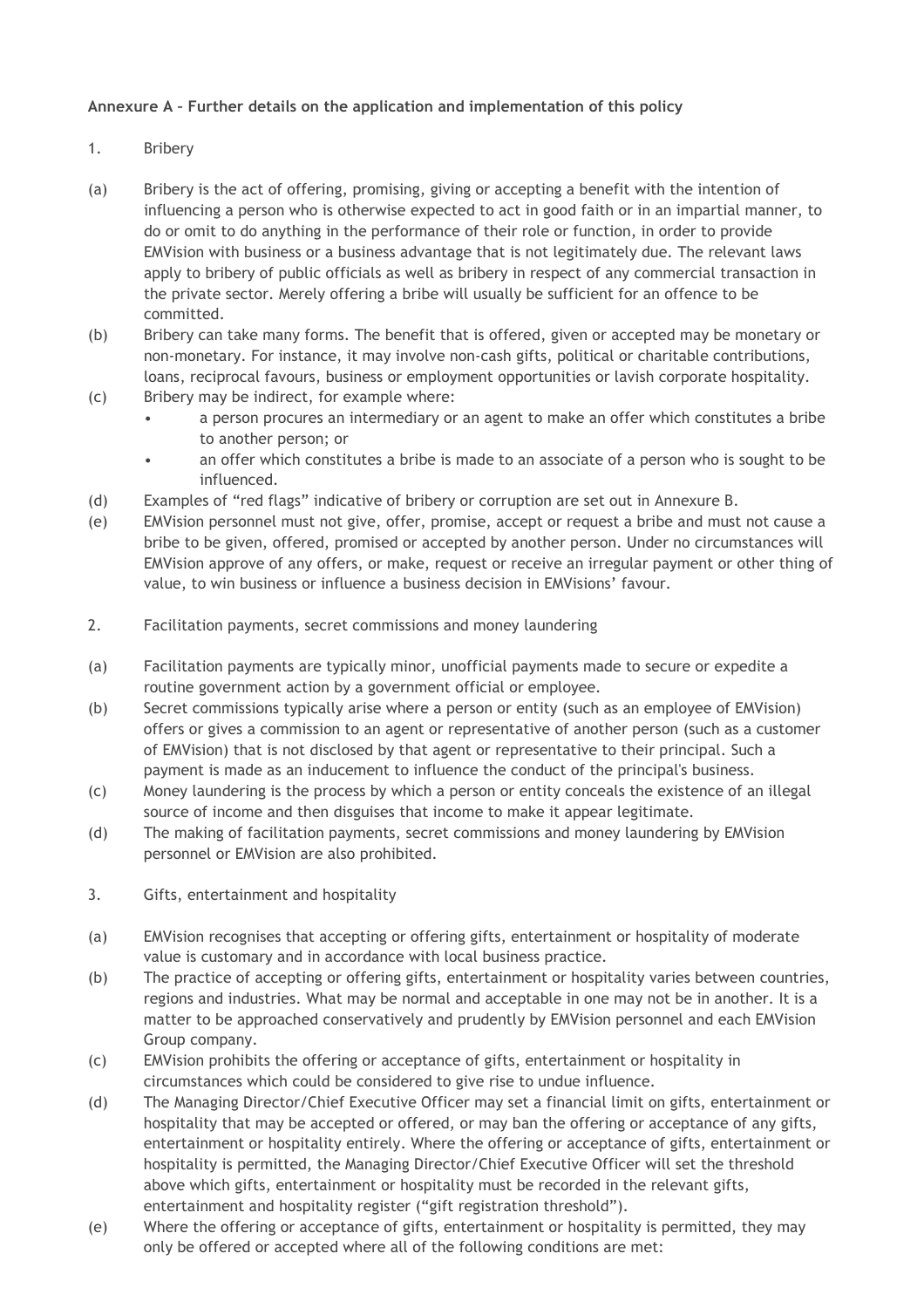- it is done for the purpose of general relationship building only;
- it cannot reasonably be construed as an attempt to improperly influence the performance of the role or function of the recipient;
- it complies with the local law of the jurisdiction in which the expenditure is made;
- it is given in an open and transparent manner; and
- it does not include cash, loans or cash equivalents (such as gift certificates or vouchers).
- (f) If the value of any gifts, entertainment or hospitality exceeds the gift registration threshold, it must be promptly recorded in the relevant gifts, entertainment and hospitality register and reported to the relevant Anti-bribery Officer. The Anti-bribery Officer may obtain further information from any EMVision personnel to verify that the conditions set out above are met in relation to any gifts, entertainment or hospitality that is recorded on the gifts, entertainment and hospitality register.
- (g) It may be a breach of this policy if gifts, entertainment or hospitality are provided to a single individual or single organisation on multiple occasions. It may also be a breach of this policy if gifts, entertainment or hospitality are received in a context that makes them inappropriate (for example, the provider is in the process of a competitive tender).
- (h) Gifts, entertainment or hospitality must not be offered to, or accepted from, public or government officials or their associates, including politicians or political parties, without approval from the relevant Anti-bribery Officer.
- 4. Political and charitable donations
- (a) All dealings with politicians and government officers which relate to EMVision and its business activities must be conducted at arm's length and with the utmost professionalism to avoid any perception of attempting to gain an advantage.
- (b) EMVision may choose to make donations to political parties because EMVision believes this would enable any such political parties to perform their functions better and to improve the democratic process.
- (c) Political donations must only be made at corporate level. Any political donations must be authorised by the EMVision Board and disclosed as required by law, and recorded in the EMVision Group accounts. Any donations above a level determined in Federal legislation must be disclosed annually to the Australian Electoral Commission and will be published on its website.
- (d) EMVision may make charitable donations that are legal and ethical under local laws and practices. In some countries, charities can be used as a screen for illegal bribes. Accordingly, care must be taken to ensure that the charity or cause is legitimate.
- (e) A charitable donation may only be offered or made with the prior approval of the relevant Antibribery Officer. The Anti-bribery Officer may put in place standing authorities for managers to make donations to specified levels, provided that these are consistent with delegated authorities, are reviewed annually, and are made available to the Group auditors.
- 5. Maintain accurate records
- (a) All accounts, invoices and other documents and records relating to dealings with third parties (including due diligence reports), must be prepared and maintained with strict accuracy and completeness. No accounts may be kept "off the books" to facilitate or conceal improper payments.
- (b) All expenditure by EMVision personnel, including on gifts, entertainment and hospitality, must be included in expense reports and approved in accordance with the relevant expense policy.
- (c) Internal control systems and procedures adopted to comply with this policy may be the subject of internal audits to provide assurance that they are effective in mitigating the risk of noncompliance.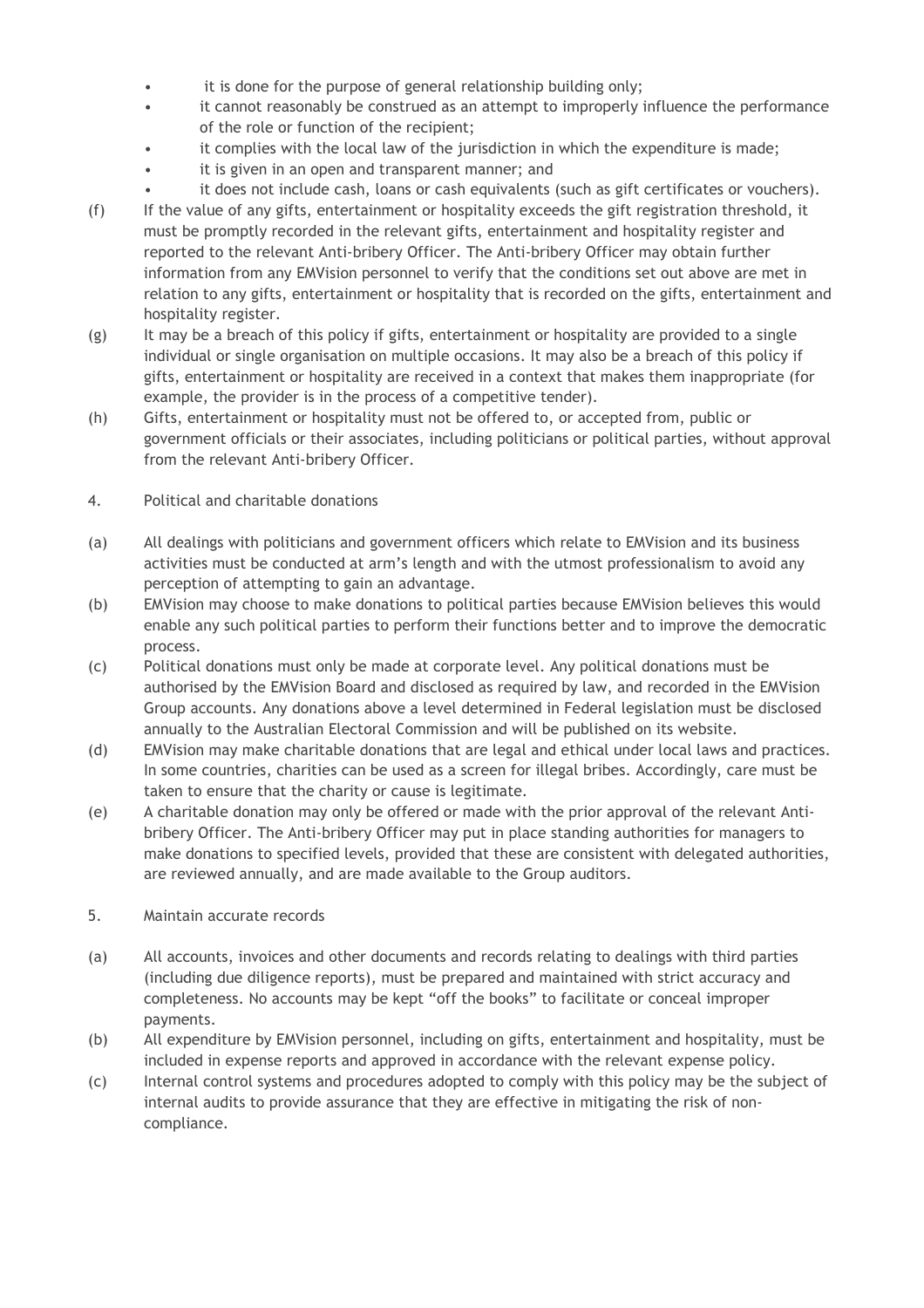- 6. Dealings with third parties
- (a) It is important that EMVision Group implements appropriate controls when proposing to engage a third party to ensure that the actions of the third party will not adversely affect EMVision. For these purposes, a "third party" may include actual or potential agents, distributors, suppliers, purchasers or contractors.
- (b) Third parties that pose particular risk to EMVision of breaching anti-bribery laws include those that operate in developing or emerging economies (which includes many Asian or African countries) and are involved in negotiating any business arrangements or transactions with the public or private sector on behalf of EMVision in any country (including bidding for tenders, negotiating supply contracts, arranging leases or licences or providing transportation or customs clearance services).
- (c) The Anti-bribery Officer is responsible for determining which third parties ("high risk third parties") require specific anti-bribery controls. The Anti-bribery Officer will make that determination having regard to this policy and the nature and location of the work being undertaken by those third parties, and in accordance with any guidelines issued by EMVision from time to time.
- 7. Acquisitions and joint ventures
- (a) Prior to any acquisition of a new company or business, anti-bribery due diligence must be undertaken and a due diligence report completed. Detailed written records of those investigations must be retained.
- (b) Where there is an existing interest in a joint venture, or there is a consideration of acquiring such an interest, the joint venture procedures in Part 2 of Annexure C must be complied with.
- 8. Reporting breaches and suspicious behaviour
- (a) EMVision personnel must report any breaches of, or suspicious conduct in relation to, this policy. This includes behaviour that makes EMVision personnel and others engaged in activities for EMVision feel threatened or under pressure to engage in improper conduct. Reports should be made to:
	- the relevant Anti-bribery Officer; or
	- in accordance with the EMVision Whistleblower Policy.
- (b) EMVision personnel who wish to raise a concern or report a breach may be worried about possible repercussions. EMVision encourages openness and will support anyone who raises genuine concerns in good faith under this policy, even if they turn out to be mistaken.
- (c) EMVision is committed to ensuring no one suffers detrimental treatment as a result of refusing to take part in conduct that may constitute bribery or corruption or raises a genuine concern in respect of any such conduct.
- (d) Detrimental treatment includes dismissal, disciplinary action, threats or other unfavourable treatment connected with raising a concern. EMVision personnel who are subjected to such treatment should inform the relevant Anti-bribery Officer immediately. If the matter is not remedied, they should raise it formally in accordance with the EMVision Whistleblower Policy.
- 9. Training of EMVision personnel

To the extent applicable to their roles:

- new EMVision personnel will undertake training on this policy as part of their induction process; and
- existing EMVision personnel will receive regular updates on this policy as part of their ongoing training.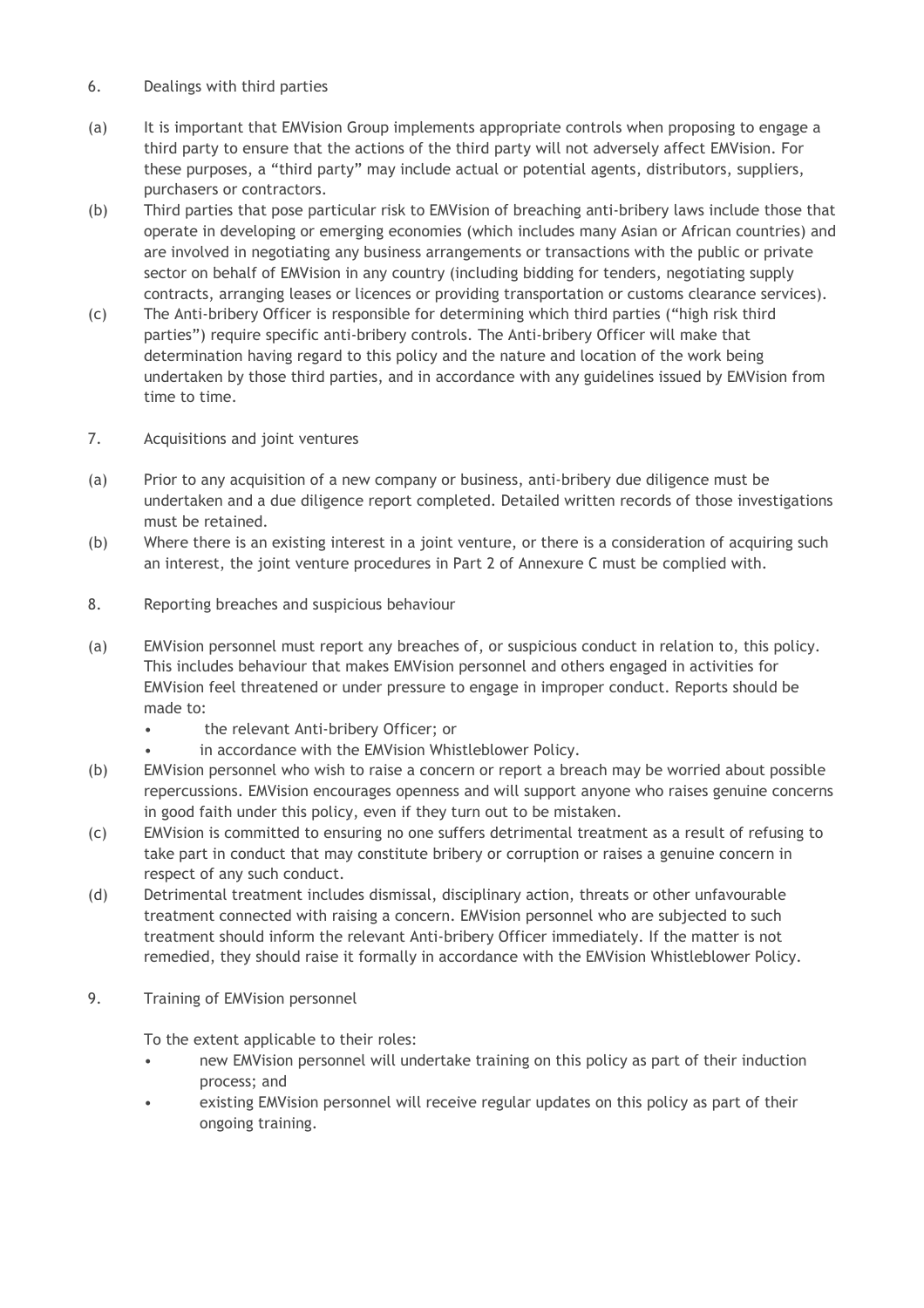### 10. Consequences of a breach

A breach of this policy by EMVision personnel may be regarded as serious misconduct, leading to disciplinary action, which may include termination of employment. Breach of this policy may also expose an individual to criminal and civil liability and could result in imprisonment or in the imposition of a significant financial penalty.

11. Implementation of this policy

The Corporate Office must:

- (a) appoint an Anti-bribery Officer, who will be responsible for:
	- applying this policy;
	- monitoring the effectiveness of relevant policies; and
		- ensuring compliance with anti-bribery training programs;
- (b) ensure that all EMVision personnel are provided with a copy of the anti-bribery policy when they commence with EMVision, where applicable to their role;
- (c) ensure the anti-bribery policy is available to view and download; and
- (d) report annually on anti-bribery matters.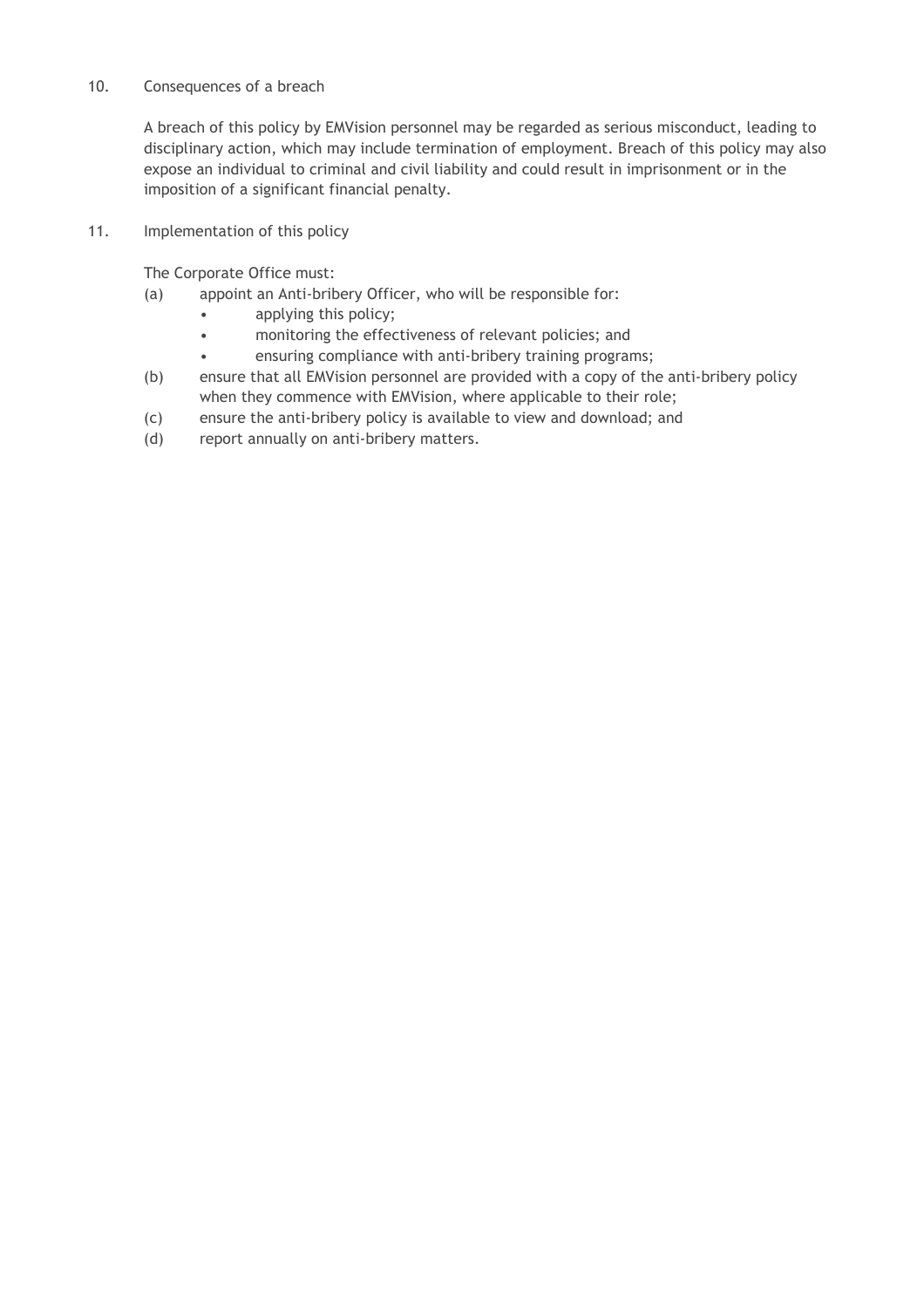#### **Annexure B – Potential Risk Scenarios: "Red Flags"**

The following is a list of bribery and corruption "red flags" that may arise during the course of working for or providing services to EMVision. The list is for illustration only and is not intended to be exhaustive.

If you encounter any of the following, you must report them promptly in accordance with paragraph 8 of Annexure A of this policy.

- 1. You learn that a third party engages in, or has been accused of engaging in, improper business practices.
- 2. You learn that a third party has a reputation for paying bribes or requiring that bribes are paid to them.
- 3. A third party insists on receiving a commission or fee payment before committing to sign up to a contract with EMVision, or carrying out a government function or process for EMVision.
- 4. A third party requests payment in cash and/or refuses to sign a formal commission or fee agreement, or to provide an invoice or receipt for a payment made.
- 5. A third party requests that payment is made to a country or geographic location different from where the third party resides or conducts business.
- 6. A third party requests an unexpected additional fee or commission to "facilitate" a service.
- 7. A third party demands lavish entertainment or gifts before commencing or continuing contractual negotiations or provision of services.
- 8. You learn that a colleague has been taking out a particular supplier for very expensive and frequent meals.
- 9. A third party requests that a payment is made to "overlook" potential legal violations.
- 10. A third party requests that EMVision provide employment or some other advantage to a friend or relative.
- 11. You receive an invoice from a third party that appears to be non-standard or customised.
- 12. A third party insists on the use of side letters or refuses to put terms agreed in writing.
- 13. You notice that EMVision has been invoiced for a commission or fee payment that appears large given the service stated to have been provided.
- 14. A third party requests or requires the use of an agent, intermediary, consultant, distributor or supplier that is not typically used by or known to EMVision.
- 15. You are offered an unusually generous gift or offered lavish hospitality by a third party.